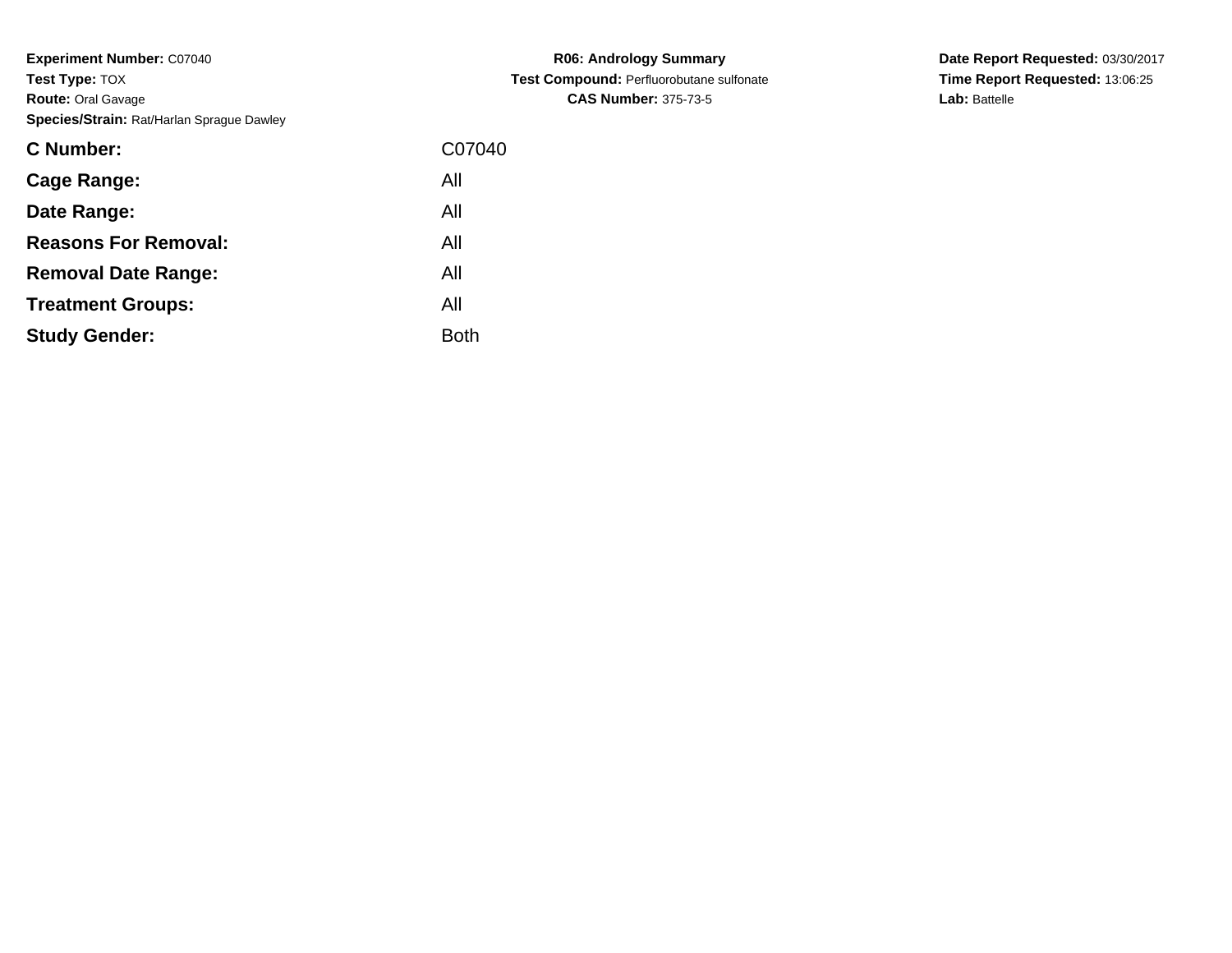**Experiment Number:** C07040**Test Type:** TOX **Route:** Oral Gavage**Species/Strain:** Rat/Harlan Sprague Dawley

## **R06: Andrology Summary Test Compound:** Perfluorobutane sulfonate**CAS Number:** 375-73-5

**Date Report Requested:** 03/30/2017 **Time Report Requested:** 13:06:25**Lab:** Battelle

| <b>Male</b> |                  |                     |               |                                                               |                                     |                    |                   |                    |  |
|-------------|------------------|---------------------|---------------|---------------------------------------------------------------|-------------------------------------|--------------------|-------------------|--------------------|--|
| Generation  | <b>Litter ID</b> | <b>Terminal Sac</b> | <b>Cohort</b> |                                                               | <b>Treatment Groups (mg/kg/day)</b> |                    |                   |                    |  |
|             |                  |                     |               |                                                               | 0                                   | 125                | 250               | 500                |  |
|             |                  | SD 28 - 28          |               | No. Examined                                                  | 10                                  | 10                 | 10                | 10                 |  |
|             |                  |                     |               | Testis Weight (g)                                             | $1.786 \pm 0.026$                   | $1.818 \pm 0.041$  | $1.828 \pm 0.053$ | $1.891 \pm 0.033$  |  |
|             |                  |                     |               | <b>Testicular Spermatid Count</b><br>(10^6)                   | $300.5 \pm 12.0$                    | 295.4<br>± 10.9    | 269.9<br>± 12.9   | 287.9<br>± 10.2    |  |
|             |                  |                     |               | <b>Testicular Spermatid Count per</b><br>mg Testis $(102/mg)$ | $168.3 \pm 6.5$ *                   | $\pm$ 5.9<br>163.0 | 147.4<br>± 4.6    | 152.3<br>$\pm$ 5.0 |  |
|             |                  |                     |               | Percent Motile Sperm                                          | $87.9 \pm 0.2$                      | 87.0<br>± 0.6      | 88.0<br>$\pm$ 0.3 | 86.8<br>$\pm$ 0.5  |  |
|             |                  |                     |               | Epididymis Weight (g)                                         | $0.531 \pm 0.008$                   | $0.517 \pm 0.011$  | $0.532 \pm 0.014$ | $0.532 \pm 0.010$  |  |
|             |                  |                     |               | Cauda Epididymis Weight (g)                                   | $0.195 \pm 0.005$                   | $0.181 \pm 0.007$  | $0.194 \pm 0.007$ | $0.195 \pm 0.005$  |  |
|             |                  |                     |               | Cauda Epididymis Sperm<br>Count (millions)                    | $132.9 \pm 12.0$                    | 113.0<br>$\pm$ 8.2 | $115.6 \pm 4.7$   | 112.3<br>±7.3      |  |
|             |                  |                     |               | Sperm Count per mg Cauda<br>Epididymis (10^3/mg)              | $677.2 \pm 53.0$                    | 632.4<br>± 51.2    | 599.4<br>± 27.0   | 575.1<br>± 29.7    |  |